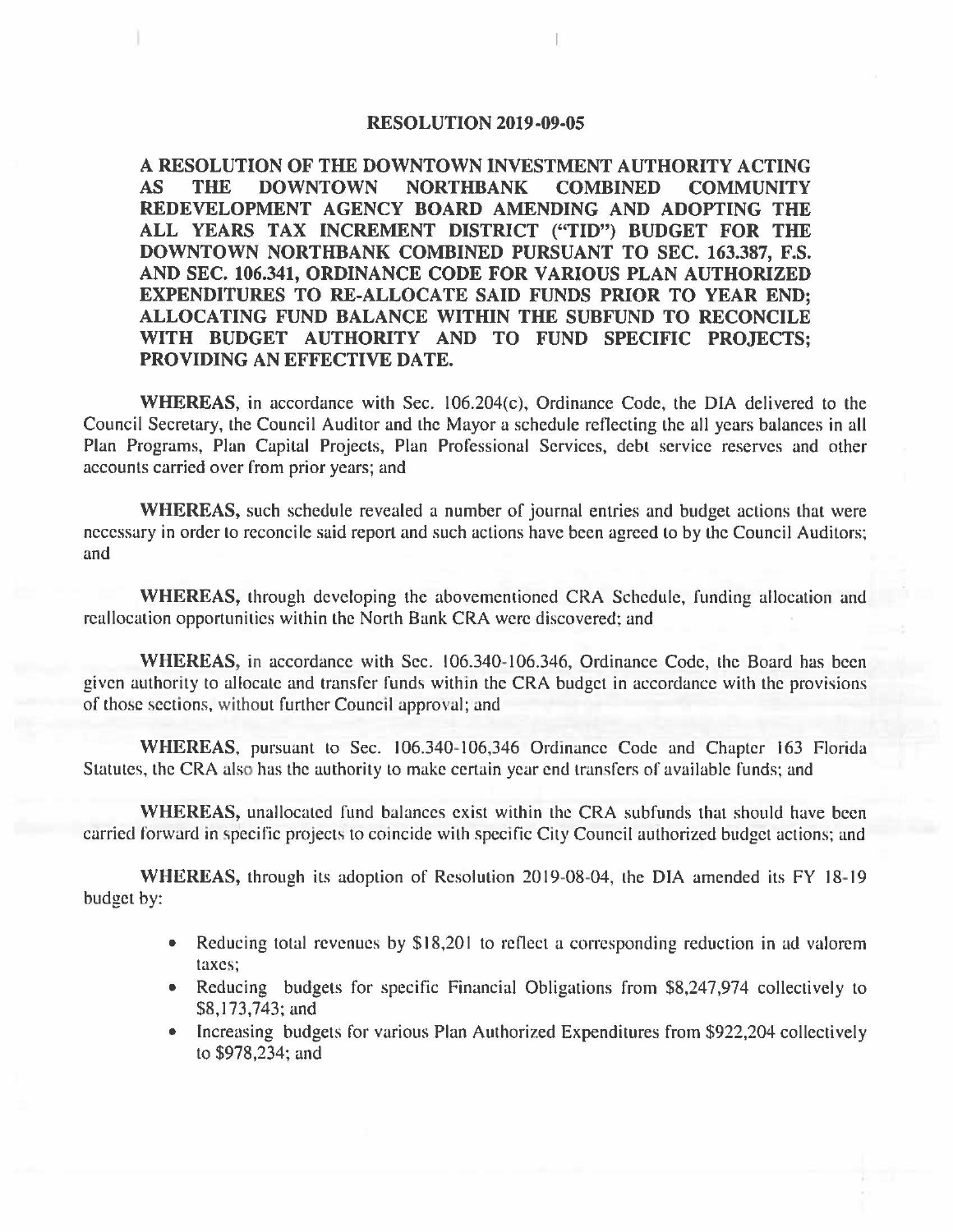### RESOLUTION 2019-09-05 PAGE 2 OF 3

**WHEREAS,** the DIA desires to effectuate the transfer of budgets in accordance with **Exhibit 1**  and the transfers of fund balance in accordance with **Exhibit 2;** and

**WHEREAS,** The DIA desires to adopt an all years budget resulting from the said transfers and the restoration of cash from fund balance in accordance with **Exhibit 3,** 

**NOW THERERORE BE IT RESOLVED** by the Downtown Investment Authority:

Section 1. The DIA hereby adopts the revised all years budget amendments identified on **Exhibit 1.** The CEO is hereby authorized to increase or reduce the amount of the transfer to future years debt reduction as may be required to reconcile with actual year end fund balance calculations, it being the intent of the Board that all available funds be transferred to this statutorily authorized year end use.

**Section 2.** The DIA hereby authorizes the transfer of, and appropriates, fund balance within Subfunds 181, 183 and 18A as of the end of the fiscal year in accordance with **Exhibit 2** and as described below:

#### **Funds available for transfer: \$171,126.25 Funds transferred: \$171,126.25**

**Section 3.** The DIA hereby ratifies and confirms the restoration of cash from fund balance to the various budget items previously approved by City Council as reflected in the all years Subfund budget attached as **Exhibit 3.** 

**Section 4.** Pursuant to Sec. 106.344, Ordinance Code, the staff of DIA is hereby authorized and directed to prepare all necessary documentation to effectuate these transfers, including a CRA Budget Transfer Form effectuating the aforementioned budget amendments.

**Section 5.**  Requesting a carryforward of any unspent amounts into Fiscal Year 2019-2020.

**Section 6.**  DIA Board. This Resolution shall become effective on the date it is signed by the Chair of the

### **[SIGNATURES ON FOLLOWING PAGE]**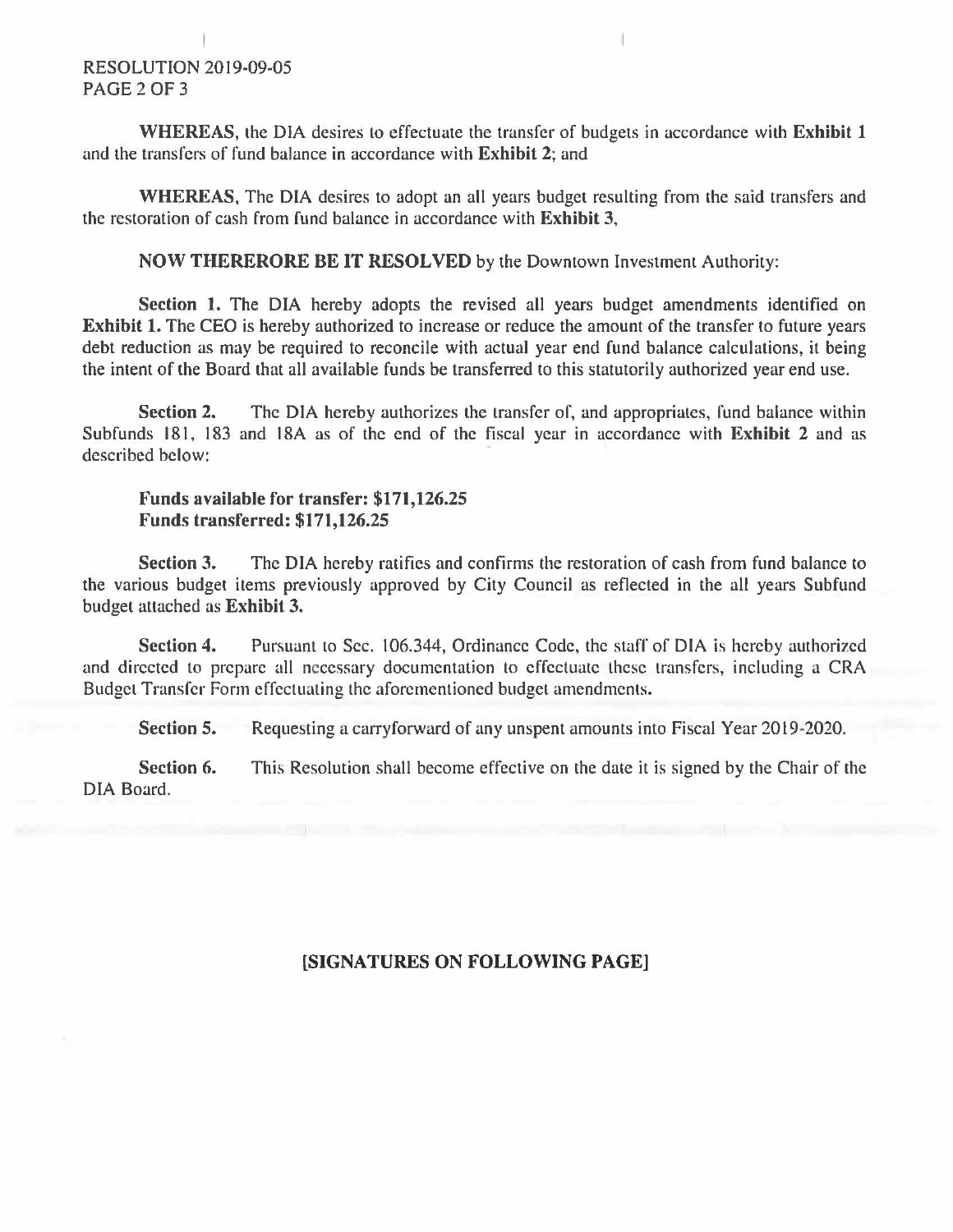RESOLUTION 2019-09-05 PAGE 3 OF 3

### WITNESS: **DOWNTOWN INVESTMENT AUTHORITY**

Kar Charles

 $C_2$  $\overbrace{\hspace{2.5cm}}$  Gibbs, Esq., Chairman  $\overbrace{\hspace{2.5cm}}^{0}$ 

Craig

VOTE: In Favor: <u>Co</u> Opposed: <u>O</u> Abstained: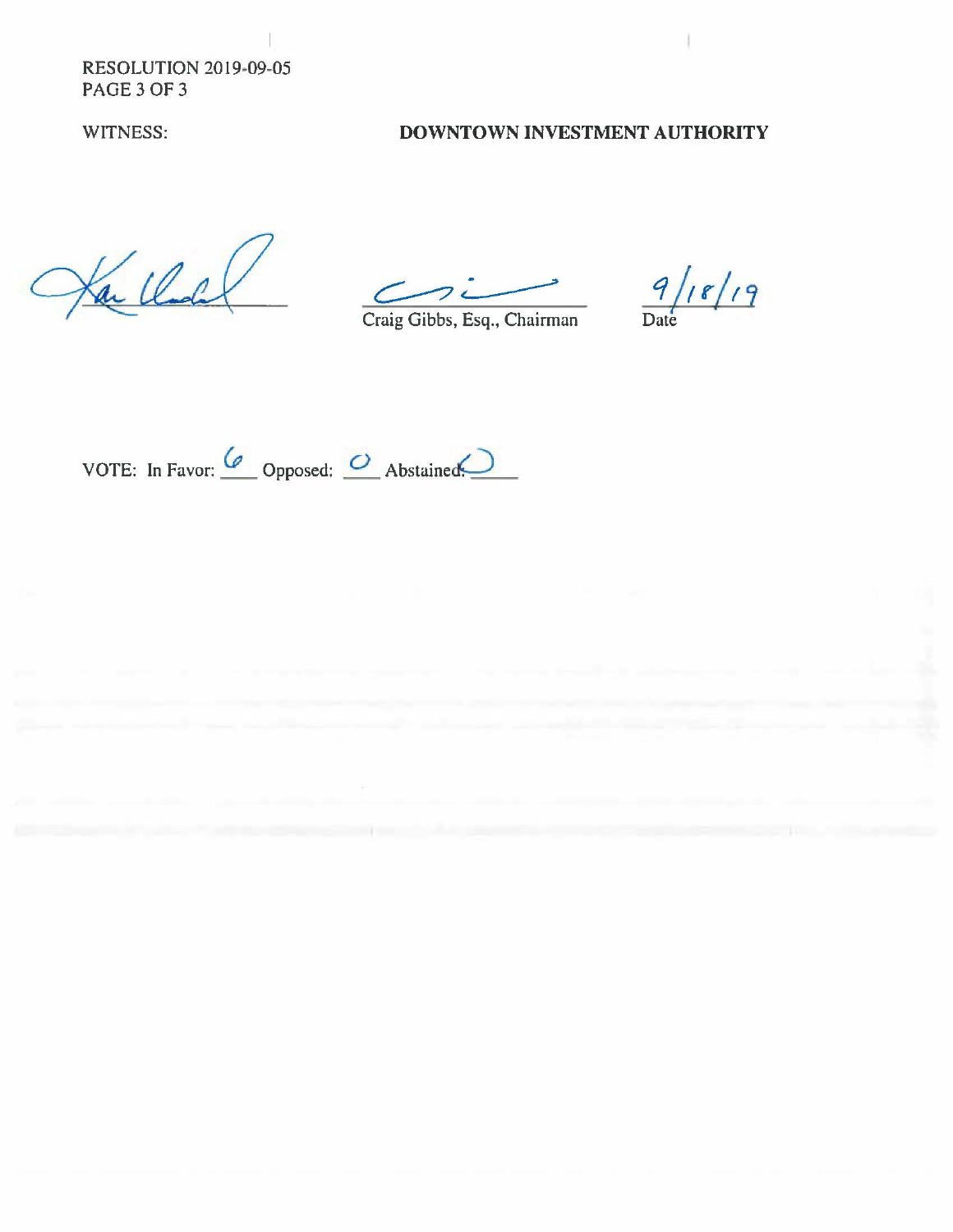## **RESOLUTION 2019-09-05 EXHIBIT 1**

| <b>All Years Budget Amendment Combined Northbank</b><br>Downtown CRAs (SF 181, 183 and 18A | <b>Index Code</b> | Subobject | <b>Appropriation or</b><br><b>Transfer Out To Other</b> | <b>Appropriation or</b><br><b>Transfer In From Other</b> | <b>Revised All Years remaining</b><br><b>Budgets post transfer</b> |
|--------------------------------------------------------------------------------------------|-------------------|-----------|---------------------------------------------------------|----------------------------------------------------------|--------------------------------------------------------------------|
| Administrative expenditures                                                                |                   |           |                                                         |                                                          |                                                                    |
|                                                                                            |                   |           |                                                         |                                                          |                                                                    |
| <b>Financial obligations</b>                                                               |                   |           |                                                         |                                                          |                                                                    |
|                                                                                            |                   |           |                                                         |                                                          |                                                                    |
| <b>NB FUTURE YEAR DEBT REDUCTION</b>                                                       | JXSF18AFDR        | 04904     | \$0.00                                                  | \$70,626.25                                              | \$70,626.25                                                        |
| NB KRAFT/HEINZ/MAXWELL HOUSE (REV)                                                         | JXSF18A0001       | 04939     | \$94,999.92                                             | \$0.00                                                   | \$0.00                                                             |
| NB FULLER WARREN - JTA 2008-288-E                                                          | JXSF18A0007       | 04939     | \$0.00                                                  | \$14,500.00                                              | \$41,994.00                                                        |
| <b>NB GSP COMMERCIAL REDEV PGRM</b>                                                        | JXSF18A0006       | 04939     | \$14,000.00                                             | \$0.00                                                   | \$0.00                                                             |
| NB 217-219 HOGAN ST BRYAN BLDG                                                             | JXSF18A0009       | 09995     | \$0.00                                                  | \$55,000.00                                              | \$55,000.00                                                        |
|                                                                                            |                   |           |                                                         |                                                          |                                                                    |
| <b>Plan Authorized Expenditures</b>                                                        |                   |           |                                                         |                                                          |                                                                    |
|                                                                                            |                   |           |                                                         |                                                          |                                                                    |
| <b>Plan programs</b>                                                                       |                   |           |                                                         |                                                          |                                                                    |
| <b>NB LOANS</b>                                                                            | DIAD18B0006       | 09995     | \$55,000.00                                             | \$0.00                                                   | \$831,446.57                                                       |
| <b>NB BANNER PROJECT I*</b>                                                                | DIAD18A0001       | 04939     | \$0.00                                                  | \$21,000.00                                              | \$0.00                                                             |
| <b>NB DOWNTOWN WIFI</b>                                                                    | JXSF18A0015       | 04939     | \$7,126.33                                              | \$0.00                                                   | \$0.00                                                             |
| <b>NB JAX SYMPHONY*</b>                                                                    | JXSF18A0016       | 04939     | \$0.00                                                  | \$10,000.00                                              | \$0.00                                                             |
|                                                                                            |                   |           |                                                         |                                                          |                                                                    |
| <b>Plan Professional Services</b>                                                          |                   |           |                                                         |                                                          |                                                                    |
|                                                                                            |                   |           |                                                         |                                                          |                                                                    |
| <b>Plan Capital Projects</b>                                                               |                   |           |                                                         |                                                          |                                                                    |
| *Completed                                                                                 | <b>TOTALS</b>     |           | \$171,126.25                                            | \$171,126.25                                             |                                                                    |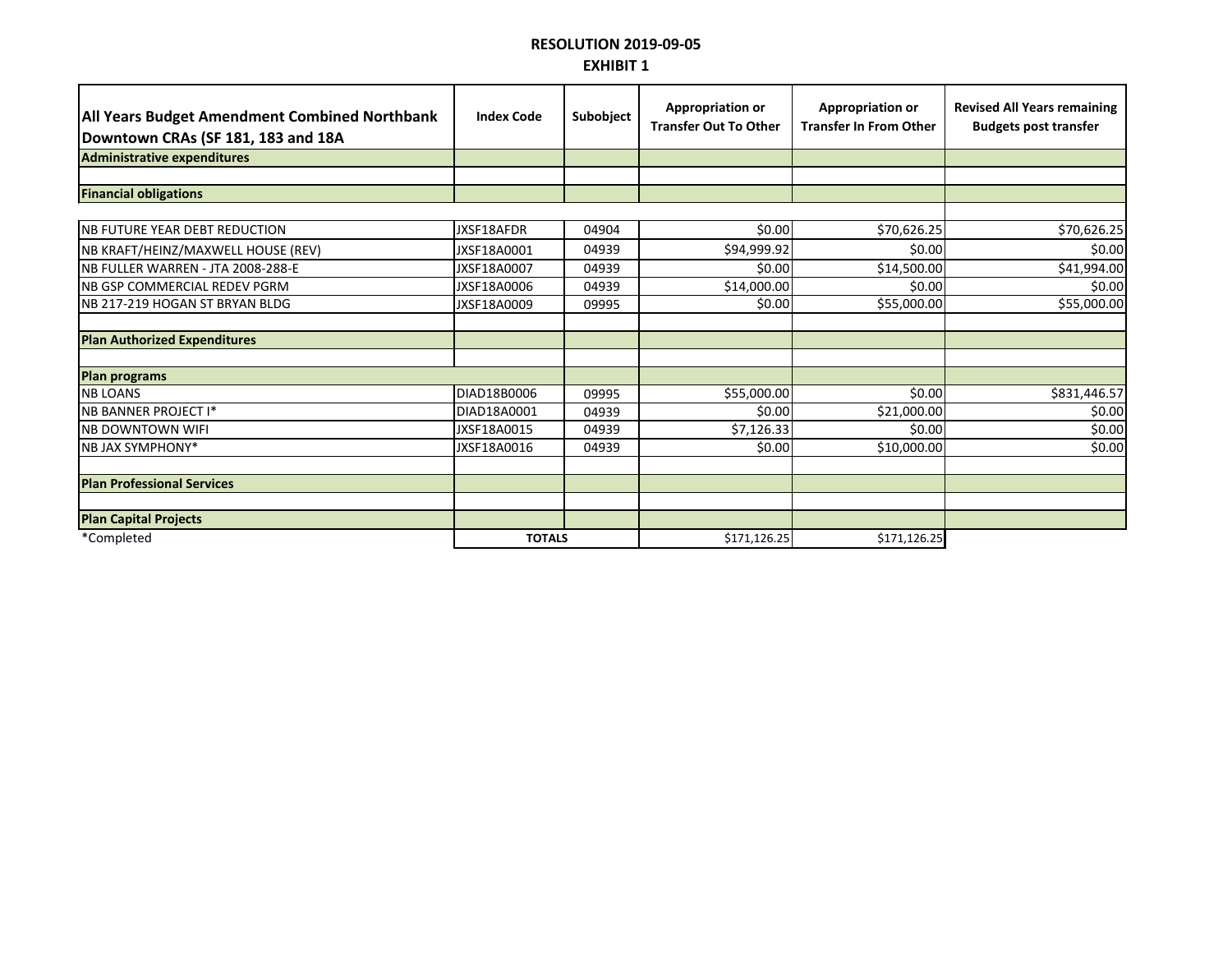# **RESOLUTION 2019-09-05 EXHIBIT 2**

**Transfer \$94,999.92 from Kraft / Hine REV Grant; and**

**Transfer \$14,000 from GSP Commercial Revitalization Grant; and**

**Transfer \$55,000 from Northbank Loans; and**

**Transfer \$7,126.33 from Downtown Wi-fi.**

**Transfer \$14,500.00 to NB Fuller Warren JTA Lease; and**

**Transfer \$55,000 to the Bryan Building project; and**

**Transfer \$21,000 to the Banner 1 prior year project; and**

**Transfer \$10,000 to the Jax Symphony prior year project; and**

**Transfer \$70,626.25 to Future Debt Reduction.** 

| <b>FUND BALANCE TRANSFER</b> | \$2,861.944.00 |
|------------------------------|----------------|
|                              |                |

Restore cash to MPS Courthouse 1,238,389.52 Restore Cash to MPS Arena/Sports 1,583,164.51 Balance at year end to Retail Enhancement